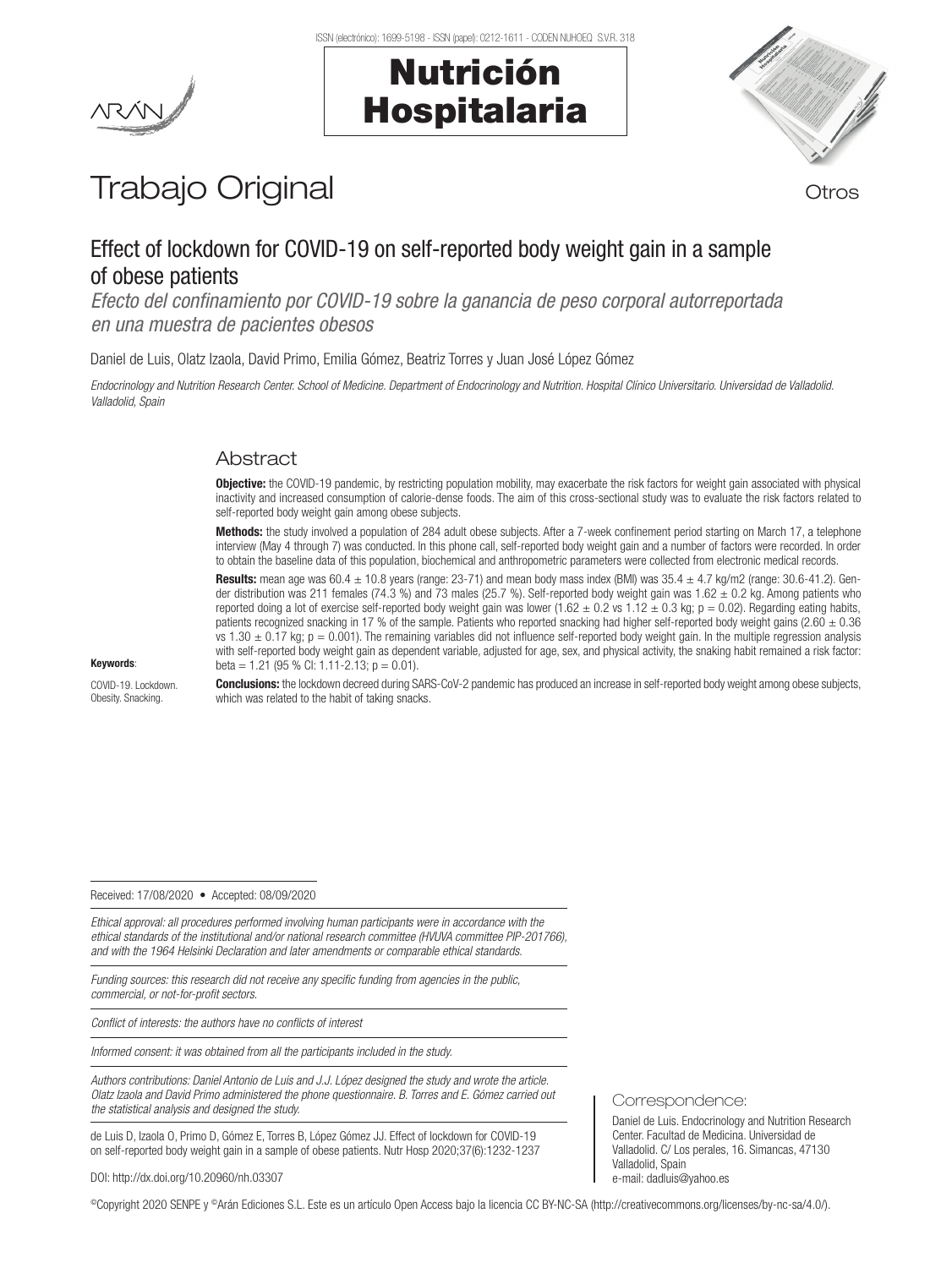#### Resumen

Objetivo: la pandemia de COVID-19, al restringir la movilidad de la población, podría exacerbar los factores de riesgo del aumento de peso asociados a la inactividad física y un mayor consumo de alimentos ricos en calorías. El objetivo de este estudio transversal fue evaluar los factores de riesgo relacionados con el aumento de peso corporal autoinformado entre sujetos obesos.

Métodos: el estudio incluyó una muestra de 284 sujetos obesos adultos. Después de un período de reclusión de 7 semanas a partir del 17 de marzo, se realizó una entrevista telefónica (del 4 al 7 de mayo). En esta llamada telefónica se registraron el aumento de peso corporal autoinformado y diferentes factores asociados. Para obtener los datos basales de esta población, se registraron parámetros bioquímicos y antropométricos a partir de la historia clínica electrónica.

Resultados: la edad media fue de 60,4  $\pm$  10,8 años (rango: 23-71) y el índice de masa corporal (IMC) medio de 35,4  $\pm$  4,7 kg /m2 (rango: 30,6-41,2). La distribución por géneros fue de 211 mujeres (74,3 %) y 73 hombres (25,7 %). El aumento de peso corporal autoinformado fue de 1,62 ± 0,2 kg. Los pacientes que reconocieron que hacían mucho ejercicio informaron de que la ganancia de peso corporal había sido menor  $(1,62 \pm 0.2 \text{ vs } 1,12 \pm 0.3 \text{ kg}; p = 0.02)$ . En cuanto a los hábitos alimentarios, los pacientes reconocieron practicar el picoteo en el 17 % de la muestra. Los pacientes que reconocieron picar entre horas presentaron una mayor ganancia de peso corporal autoinformada (2,60  $\pm$  0,36 vs  $1,30 \pm 0,17$  kg;  $p = 0,001$ ). Las demás variables no influyeron en el aumento de peso corporal autoinformado. En el análisis de regresión múltiple, con la ganancia de peso corporal autoinformada como variable dependiente y ajuste de edad, sexo y actividad física, el hábito del picoteo permaneció como factor de riesgo: beta = 1,21 (IC 95 %: 1,11-2,13; p = 0,01).

Palabras clave:

COVID-19. Confinamiento. Obesidad. Picoteo.

Conclusiones: el encierro decretado durante la pandemia por el SARS-CoV-2 ha producido un aumento del peso corporal autoinformado en los sujetos obesos y este se ha relacionado con el hábito de picar entre horas.

#### INTRODUCTION

Coronavirus disease-2019 (COVID-19) is the infectious disease caused by the coronavirus SARS-CoV-2. The first case of COVID-19 was reported to the World health Organization (WHO) by Chinese authorities on December 31<sup>th</sup>, 2019. COVID-19 produces a respiratory infection characterized by mild to severe symptoms. According to the National Center for Immunization and Respiratory Diseases, the high-risk categories for severe illness from COVID-19 include people aged 65 years or older, immunocompromised individuals, and people with chronic diseases such as serious heart conditions, diabetes mellitus, chronic lung diseases, chronic liver or kidney diseases, and obesity (1).

Of this pandemic, one of the multiple implications is the abrupt cessation of outside activities for the population in Spain, who by mandate had to remain in their homes during a "lockdown" aimed at containing and mitigating COVID-19 spread. There are reasons to worry about housebound patients who have obesity: some previous studies have shown that younger people had worse weight control while at home when compared to when allowed their usual activities (3). These observations (1,3) and the well-known relationship between sedentary habits and obesity (4) advance the argument that the COVID-19 pandemic, by restricting population mobility, will exacerbate the risk factors for weight gain associated with physical inactivity. This decrease in activity plus an increased consumption of calorie-dense foods (snacking) and ultra-processed food, a second risk factor strongly supported by observations in real-world settings (5), allow to hypothesize a weight gain during these weeks of confinement that will likely have metabolic repercussions in the near future, and then an increased risk of cardiovascular events.

The aim of this cross-sectional study was to test the hypothesis that risk factors related to body weight gain among obese subjects are exacerbated during a pandemic-associated lockdown, and a significant increase in body weight may be detected.

#### MATERIALS AND METHODS

#### SUBJECTS AND CLINICAL INVESTIGATION

The population studied was selected from obese patients seen during the past year in our Department, including those referred by other physicians in our Health Area. Obesity is defined by a body mass index (BMI)  $\geq$  30 kg/m<sup>2</sup>. We retrieved the relevant anthropometric and biochemical information from the electronic medical records during the last visit to our clinic, and a telephone survey was conducted during the week of May 4-8, 2020. A total of 284 obese Caucasian subjects were enrolled using a non-probabilistic, consecutive sampling approach. The obese subjects recruited fulfilled the following inclusion criteria: BMI ≥ 30 kg/m2 ; no a history of cardiovascular disease, thyroid disease, renal or hepatic disorders; no history of alcoholism or malignancies. Exclusion criteria included age under 18 years or above 65 years, BMI over 45 kg/m<sup>2</sup>; and COVID-19 disease during the study.

The Ethics Committee (HCUVA Committee) approved the study, which was in accordance with the guidelines laid down in the Declaration of Helsinki (PIP-201766). All participants provided a written informed consent. For all subjects, we recovered from the electronic medical records the following data as of the last faceto-face visit: systolic and diastolic blood pressure, and anthropometric parameters (weight, height, body mass index (BMI), and waist circumference). The following biochemical data were recovered from the medical records: glucose, insulin, total cholesterol, LDL-cholesterol, HDL-cholesterol, and triglyceride levels.

After a 7-week confinement period from March 17, a telephone interview (May 4 to 7) was conducted with the following questions: 1) Have you performed regular physical exercise? (yes/no); 2) How many minutes per week of exercise? (numerical); 3) What is your current weight? (numerical); 4) According to your perception, have you gained weight? (yes/no); 5) If the answer was "yes", how much weight have you gained? (numerical); 6) Did you take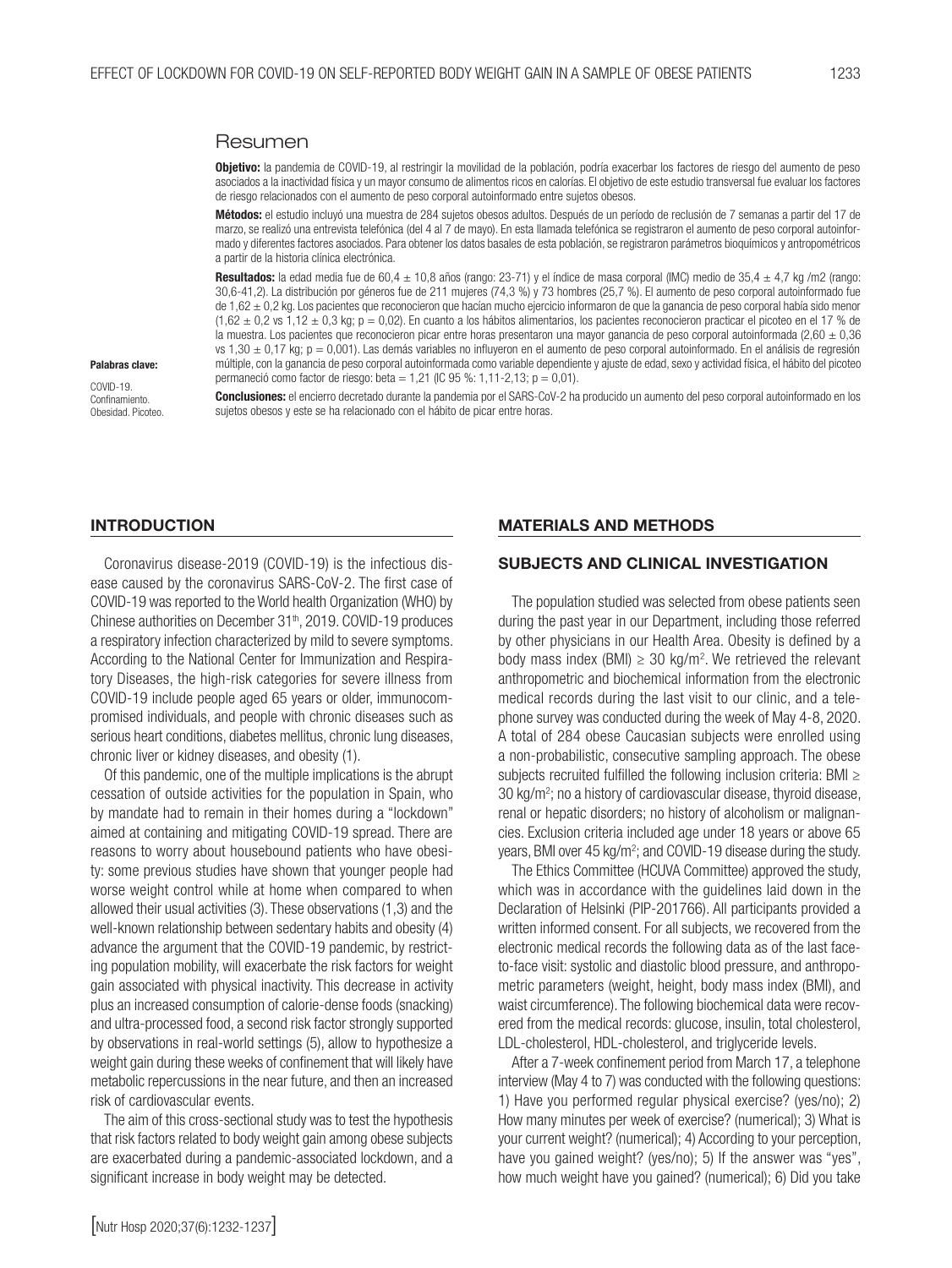snacks between meals during the lockdown? (numerical); 7) How many meals do you eat per day since confinement? (numerical); 8) How many main meals did you eat before confinement? (numerical); 9) What is the surface area  $(m<sup>2</sup>)$  of your home? (numerical); 10) How many members make up your family? (numerical); 11) Do you have a pet? (yes/no); 12) If you were allowed to go outside with your pet, how many minutes per week? (numerical); 13) How many hours a day did you watch TV before confinement? (numerical); 14) How many hours a day do you watch TV now? (numerical). This telephone interview lasted about 15 minutes.

## ANTHROPOMETRIC AND BIOCHEMICAL PARAMETERS FROM ELECTRONIC MEDICAL RECORDS

In order to obtain the baseline data of this population, the following parameters were collected from electronic medical records: body weight was measured using scales (Omrom, LA, CA, USA) and recorded to the nearest 50 g; height was measured with a tape measure (Omrom, LA, CA, USA); body mass index (BMI) was calculated as body weight (in kg) divided by height (in m<sup>2</sup>). Waist circumference (WC) was measured at the umbilical level. The following biochemical parameters were obtained from the medical records: serum total cholesterol and triglyceride levels were determined by enzymatic colorimetric assay (Technicon Instruments, Ltd., New York, N.Y., USA), while HDL-cholesterol was measured in the supernatant after precipitation of other lipoproteins by enzymatic methods; LDL-cholesterol was calculated using Friedewald's formula (LDL-cholesterol = total cholesterol - HDL cholesterol – triglycerides / 5) (6); glucose levels were measured by an automated glucose oxidase method (Glucose analyser 2, Beckman Instruments, Fullerton, CA, USA); insulin was determined by radioimmunoassay (RIA) (RIA Diagnostic Corporation, Los Angeles, CA, USA) with a sensitivity of 0.5 mIU/L (normal range, 0.5-30 mIU/L) (7), and the homeostasis model assessment for insulin resistance (HOMA-IR) was calculated using these values (8).

# STATISTICAL ANALYSIS

Data were analyzed using the SPSS for Windows, version 19.0, software package (SPSS Inc. Chicago, IL, USA). Sample size was calculated to detect an increase in self-reported body weight gain during confinement of 1.5 kg with 90 % power and 5 % significance. The results were expressed as average  $\pm$  standard deviation. The Chi-squared test was used for the analysis of categorical parameters. Numerical variables were analyzed with Student's t-test, the ANOVA test, or the Kruskal-Wallis test. Pearson's test and Spearman's test were used to correlate numerical variables. Multiple regression analyses adjusted by age and gender were used to calculated the "beta" and 95 % confidence intervals (CI) to estimate the association of self-reported body weight gain with different variables of the phone questionnaire. A p-value under 0.05 was considered statistically significant.

# RESULTS

The sample was comprised of 284 Caucasian obese subjects. Mean age was  $60.4 \pm 10.8$  years (range: 23-71), and mean body mass index (BMI) was  $35.4 \pm 4.7$  kg/m<sup>2</sup> (range: 30.6-41.2). Gender distribution was 211 females (74.3 %) and 73 males (25.7 %).

Table I shows the biochemical and epidemiological data of the study population in the last face-to-face visit at the Hospital. Patients were predominantly female, with a BMI within the grade-II obesity range. The following parameters show statistical differences between genders (male vs female: delta:  $13.4 \pm 2.1$  kg;  $p = 0.01$ : height (male vs female: delta:  $0.11 \pm 0.08$  kg;  $p = 0.01$ ), and HDL-cholesterol levels (male vs female: delta:  $5.9 \pm 1.1$  kg;  $p = 0.04$ .

Table II shows the results of the answers to the telephone questionnaire. There were no statistically significant differences between the variables analyzed according to the gender of the participants. The sample analyzed showed a low physical activity rate (11.8 %). The patients who reported doing a lot of exercise had an average of physical activity, in minutes, higher than those who reported doing not enough exercise (no regular exercise vs regular exercise:  $134.42 \pm 22.1$  vs  $208.63 \pm 17.9$  min/ week;  $p = 0.01$ . The increase in self-reported body weight was  $1.58 \pm 2.7$  kg during the 7 weeks of confinement, and self-reported body weight gain was lower among the latter (no regular exercise vs regular exercise:  $1.62 \pm 0.2$  vs  $1.12 \pm 0.3$  kg;  $p = 0.02$ ).

Regarding eating habits, the patients recognized snacking in 17 % of the sample. Those who reported snacking presented a higher self-reported body weight gain (no snacking vs snacking:  $2.60 \pm 0.36$  vs  $1.30 \pm 0.17$  kg; p = 0.001). The number of meals per day that the subjects took prior to confinement was similar to the number had during confinement. There is no difference between genders.

The correlation analysis between the self-reported gained body weight of the patients and the variables "house area in  $m^{2}$ " (r = 0.12; p = 0.44) and "number of family members at home" ( $r = 0.19$ ;  $p = 0.41$ ) was not significant. The presence of pets in the home was not related to self-reported body weight gain (no pet vs pet:  $1.62 \pm 0.17$  vs  $1.12 \pm 0.31$  kg; p = 0.21). The minutes invested in activity outside the home with the pet did not correlate with self-reported body weight gain either  $(r = 0.10; p = 0.53)$ .

Regarding self-reported TV hours per day, there was a significant increase in hours during confinement (TV hrs before vs TV hrs now:  $4.3 \pm 1.9$  vs  $5.4 \pm 1.2$  hrs;  $p = 0.01$ ). There was no correlation between number of hours watching TV and self-reported weight gain ( $r = 0.23$ ;  $p = 0.22$ ).

In the multiple regression analysis with self-reported body weight gain as dependent variable and adjustment for age, sex, and physical activity, the snacking habit remained a risk factor with a beta coefficient of 1.21 (95 % CI: 1.11-2.13;  $p = 0.01$ ).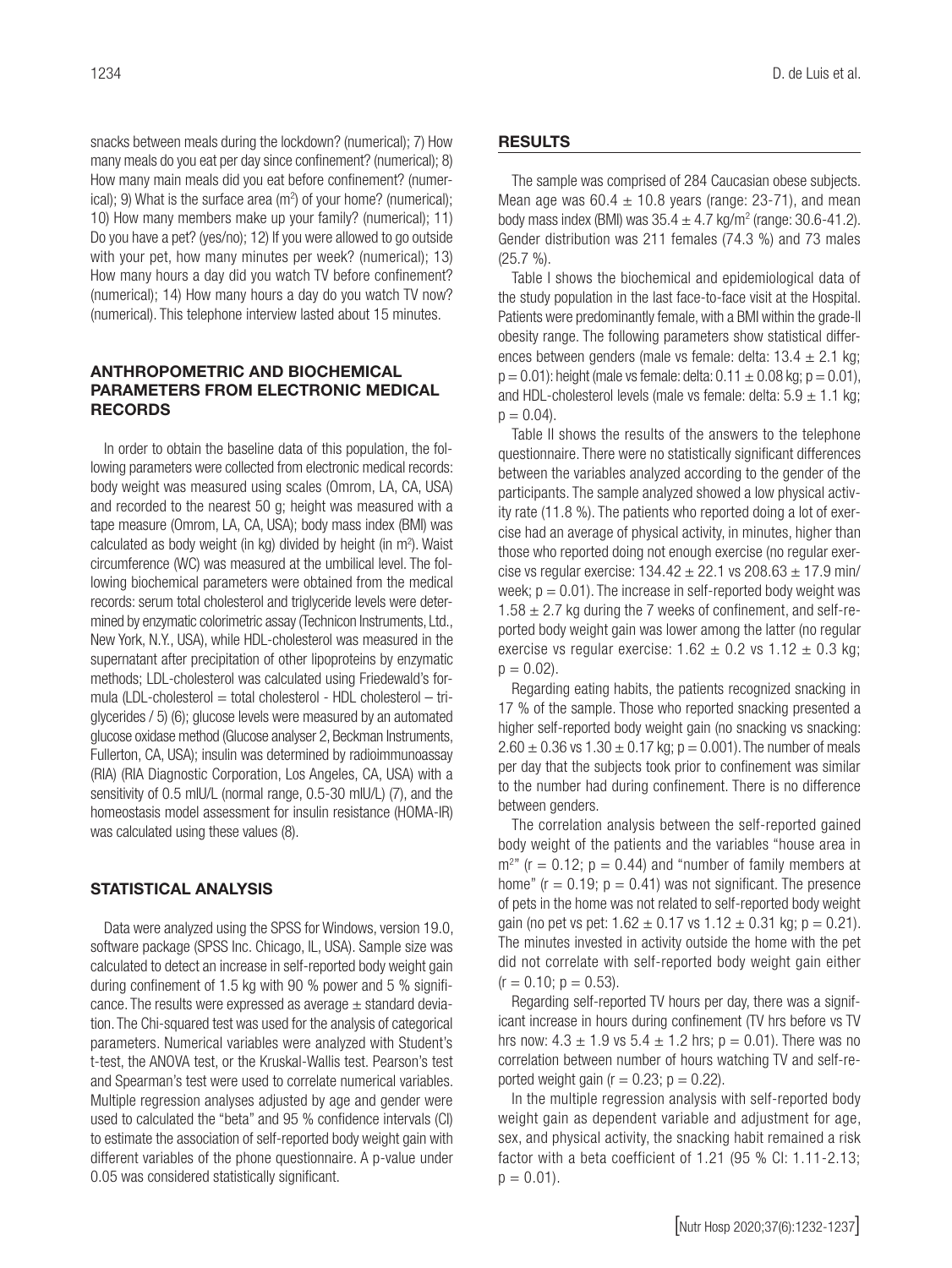| <b>Table I.</b> Epideri libioglear and blocher lical variables |                    |                  |                  |            |  |  |  |
|----------------------------------------------------------------|--------------------|------------------|------------------|------------|--|--|--|
| <b>Parameters</b>                                              | <b>Total Group</b> | <b>Females</b>   | <b>Males</b>     | p-value    |  |  |  |
|                                                                | $n = 284$          | $n = 211$        | $n = 73$         |            |  |  |  |
| Age (years)                                                    | $60.3 \pm 10.8$    | $61.1 \pm 10.7$  | $57.9 \pm 10.8$  | $p = 0.34$ |  |  |  |
| BMI                                                            | $35.4 \pm 4.7$     | $35.6 \pm 5.1$   | $35.1 \pm 4.9$   | $p = 0.41$ |  |  |  |
| Weight (kg)                                                    | $94.0 \pm 1.3$     | $90.9 \pm 1.7$   | $104.3 \pm 2.1$  | $p = 0.01$ |  |  |  |
| Height (m)                                                     | $94.0 \pm 1.3$     | $1.58 \pm 0.08$  | $1.69 \pm 0.10$  | $p = 0.01$ |  |  |  |
| WC (cm)                                                        | $108.3 \pm 8.0$    | $107.1 \pm 7.1$  | $112.1 \pm 6.2$  | $p = 0.02$ |  |  |  |
| SBP (mmHq)                                                     | $125.1 \pm 8.1$    | $124.7 \pm 7.0$  | $125.6 \pm 6.8$  | $p = 0.45$ |  |  |  |
| DBP (mmHg)                                                     | $81.0 \pm 4.8$     | $82.5 \pm 3.9$   | $80.6 \pm 4.2$   | $p = 0.38$ |  |  |  |
| Fasting glucose (mg/dl)                                        | $98.4 \pm 15.9$    | $96.5 \pm 11.1$  | $100.7 \pm 7.1$  | $p = 0.18$ |  |  |  |
| Total cholesterol (mg/dl)                                      | $190.3 \pm 26.8$   | $197.6 \pm 19.7$ | $171.6 \pm 28.6$ | $p = 0.13$ |  |  |  |
| LDL-cholesterol (mg/dl)                                        | $110.0 \pm 17.9$   | $114.1 \pm 17.1$ | $103.8 \pm 12.3$ | $p = 0.12$ |  |  |  |
| HDL-cholesterol (mg/dl)                                        | $51.6 \pm 13.1$    | $53.9 \pm 8.2$   | $47.9 \pm 9.4$   | $p = 0.04$ |  |  |  |
| Triglycerides (mg/dl)                                          | $112.5 \pm 44.1$   | $111.6 \pm 41.7$ | $114.1 \pm 36.1$ | $p = 0.23$ |  |  |  |
| Insulin (mIU/I)                                                | $13.5 \pm 5.0$     | $13.2 \pm 6.9$   | $14.3 \pm 4.1$   | $p = 0.17$ |  |  |  |
| HOMA-IR                                                        | $3.3 \pm 2.5$      | $3.0 \pm 1.1^*$  | $3.9 \pm 1.2$    | $p = 0.16$ |  |  |  |

Table I. Epidemiological and biochemical variables

BMI: body mass index; DBP: diastolic blood pressure; SBP: systolic blood pressure; WC: waist circumference; LDL-cholesterol: low-density lipoprotein cholesterol; HDL*cholesterol: high-density lipoprotein cholesterol; HOMA-IR: homeostasis model assessment. \*p < 0.05, between genders.* 

| <b>Questions</b>                                                                 | <b>Total Group</b><br>$n = 284$ | <b>Females</b><br>$n = 211$ | <b>Males</b><br>$n = 73$ | p-value    |  |  |  |
|----------------------------------------------------------------------------------|---------------------------------|-----------------------------|--------------------------|------------|--|--|--|
| Have you performed regular physical<br>exercise? (yes/no)                        | 11.4 %/89.6 %                   | 11.3 %/89.7 %               | 11.4 %/89.6 %            | $p = 0.34$ |  |  |  |
| How many minutes per week of physical<br>exercise? (min)                         | $154.1 \pm 16.6$                | $163.9 \pm 15.1$            | $131.3 \pm 24.8$         | $p = 0.28$ |  |  |  |
| What is your current weight? (kg)                                                | $95.6 \pm 1.7$                  | $92.2 \pm 1.6$              | $105.9 \pm 2.1*$         | $p = 0.01$ |  |  |  |
| According to your perception, have you<br>gained weight? (yes/no)                | 36.3 %/63.7 %                   | 34.6 %/65.4 %               | 41.1 %/58.9 %            | $p = 0.21$ |  |  |  |
| How much weight have you gained? (kg)                                            | $1.58 \pm 2.7$                  | $1.58 \pm 2.9$              | $1.56 \pm 2.1$           | $p = 0.34$ |  |  |  |
| Did you take snacks between meals during<br>lockdown? (yes/no)                   | 17 %/83 %                       | 18.5 %/81.5 %               | 24.7 %/75.3 %            | $p = 0.15$ |  |  |  |
| How many meals do you eat per day since<br>confinement?                          | $4.4 \pm 0.8$                   | $4.3 \pm 0.6$               | $4.4 \pm 0.5$            | $p = 0.41$ |  |  |  |
| How many main meals did you eat before<br>confinement?                           | $4.5 \pm 0.9$                   | $4.5 \pm 0.8$               | $4.6 \pm 0.6$            | $p = 0.40$ |  |  |  |
| How many m <sup>2</sup> does your home have?                                     | $89.6 \pm 35.9$                 | $86.9 \pm 24.1$             | $97.4 \pm 30.3$          | $p = 0.33$ |  |  |  |
| How many members make up your family?                                            | $1.12 \pm 0.45$                 | $1.11 \pm 0.47$             | $1.15 \pm 0.43$          | $p = 0.59$ |  |  |  |
| Do you have a pet? (yes/no)                                                      | 10.4 %/89.6 %                   | 10.2 %/89.8 %               | 11.1 %/88.9 %            | $p = 0.55$ |  |  |  |
| If you have been able to go outside with your<br>pet, how many minutes per week? | $222.5 \pm 44.1$                | $222.3 \pm 39.7$            | $240.1 \pm 48.9$         | $p = 0.12$ |  |  |  |
| How many hours a day did you watch TV<br>before confinement?                     | $4.3 \pm 1.9$                   | $4.3 \pm 1.8$               | $4.3 \pm 1.0$            | $p = 0.61$ |  |  |  |
| How many hours a day do you watch TV<br>now?                                     | $5.4 \pm 2.2$                   | $5.3 \pm 1.9$               | $5.4 \pm 1.3$            | $p = 0.59$ |  |  |  |

# Table II. Epidemiological questionnaire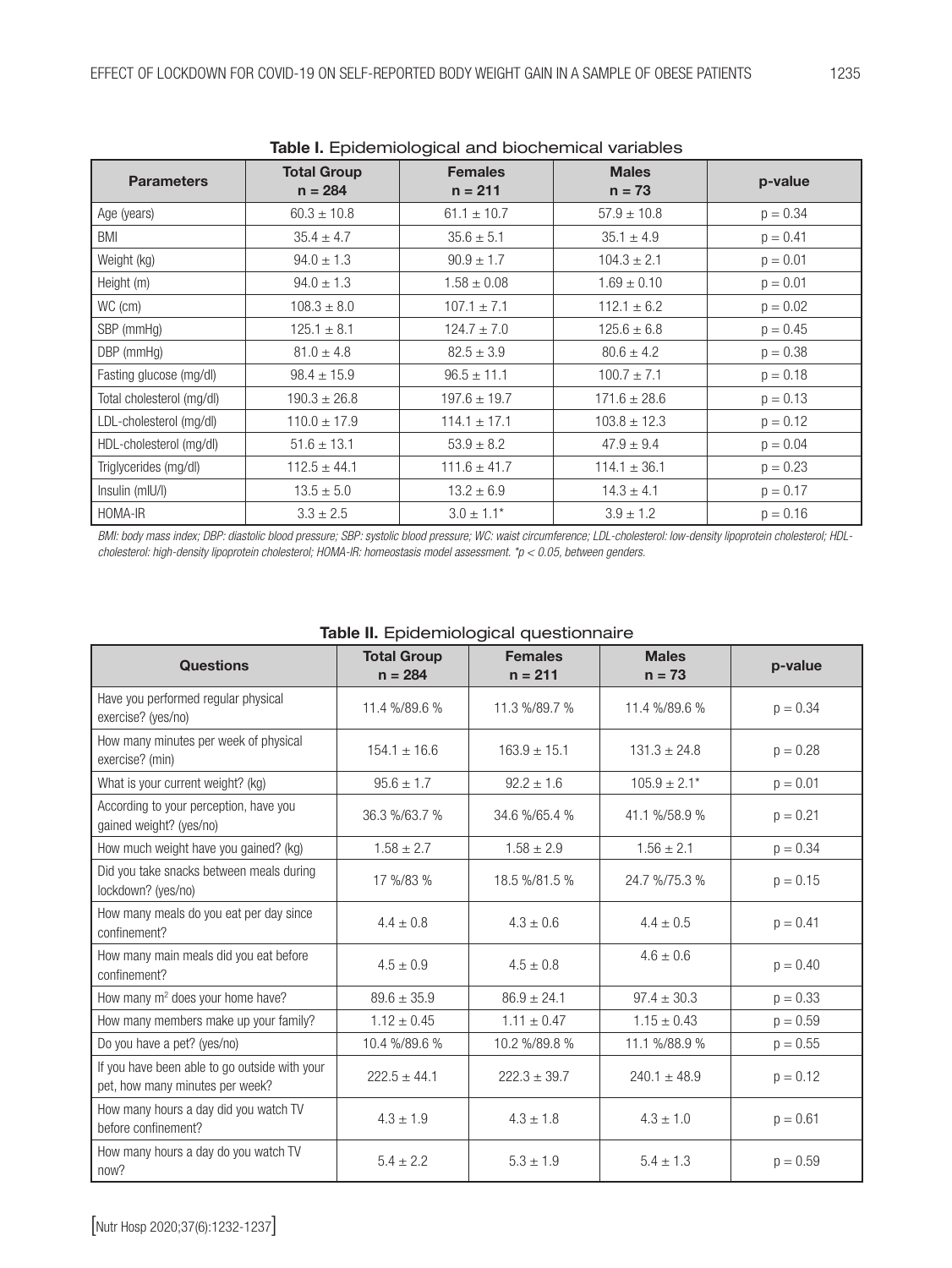## **DISCUSSION**

The main finding of this cross-sectional study was the fact that the lockdown mandated by the Spanish Health Authorities for a period of 7 weeks produced a significant increase in self-reported body weight gain in this sample of obese patients, and that this increase was associated with the snacking habit.

The World Health Organization considers non-communicable diseases, such as obesity, a major risk factor for becoming seriously ill with the novel coronavirus (9). Recently, a study in intensive care units indicates that two thirds of the people who developed serious COVID-19-related complications were obese (10), and his study shows that almost 75 % of those in critical care units are either obese or overweight. Reports from Italy indicate that almost 90 % of deaths occurred in patients with non-communicable diseases such as obesity, diabetes mellitus type 2, hypertension, heart disease, and cancer (11). Lighter et al. (12) have demonstrated that obesity in patients younger than 60 years is a risk factor for COVID-19-related hospital admission. Taking into account everything previously commented, obesity seems to be a risk factor for an adverse outcome of COVID-19, and this propensity of subjects with obesity to develop more complications that are serious could be due to some factors such as delayed, ineffective immune response and chronic inflammatory status. As endocrinologists, we therefore have to be able to identify the risk factors that may increase obesity during the lockdown mandated by health authorities in different countries worldwide. Countries have taken various actions to flatten the curve, and to allow health care systems to cope with their demands, but these actions may produce a deleterious effect on non-communicable diseases such as obesity, which is a risk factor for having a worse course of infection.

 In our study, the self-reported body weight gain has been related to variables such as minutes of exercise and snacking. Moreover, only snacking remained in the multivariate model as an independent factor. The effect of lockdown for COVID-19 on lifestyle among obese children has been demonstrated in some studies (13). In this small study of 41 Italian children with obesity (13), an increase in sleep time, a decrease in sports activities, and an increase in eating food such as fried potatoes, sugary drinks, and red meat were reported. However, the effect of lockdown and these changes in lifestyle habits on weight was not evaluated in this work. This study is interesting because it showed that lifestyle habits changed in an unfavorable direction only after 3 weeks into confinement during the Italian lockdown. Our work was carried out after 7 weeks of confinement and with a greater number of patients, in this case obese adults. The self-reported weight gain was significant, and was independently related to the snacking habit. Snacking is defined in the literature as consuming food between regular meals. And there is consensus that nutrient-poor and energy-dense snacks should be regarded as unhealthful (14), linked to increased risk of cardiovascular disease and obesity (15,16). In our study we see how snacking increases the risk of self-reported body weight gain. In the literature, many factors that influence this habit have been described, such as personal factors, both psychological (e.g., self-efficacy, emotions, knowledge)

and biological (e.g., sex, age, genes). Perhaps during lockdown, psychological factors have been very important, as it has been demonstrated that individuals under psychological stress consume higher amounts of energy and dense snacks, particularly fatty and sweet snacks (17). Furthermore, the interviewed subjects reported increased TV hours during confinement, although it was not directly related to the self-reported weight gain reported in our study. Perhaps the high number of hours watching TV that subjects already reported before confinement have not allowed us to detect this influence. Moreover, in the literature, it has been demonstrated that, when distracted (e.g., by watching movies or TV), individuals often overconsume and are not necessarily cognizant of the dietary quality of the snacks eaten (18). Nowadays, COVID-19 has spread to several countries around the world and is presently a major global concern. On the other hand, the confinement of the population as a prevention measure for the spread of infection means that the mobility of obese patients is limited, and that they have a greater number of hours a day with access to snacks in their homes. We can hypothesize that, if the mobility limitation is prolonged as a preventive measure, body weight will continue to increase, as well as the alterations secondary to cardiovascular risk factors.

As regards the limitations of our study, firstly it was a cross-sectional study, so we cannot draw any causal conclusions. Secondly, the body weight of patients was self-reported, with under-estimation biases. However, there is generally a strong agreement between self-reported body weight and clinical weight (19). Thirdly, we cannot evaluate the effect on metabolic variables as we cannot perform a second blood extraction due to confinement. Fourthly, exercise, snacking, and TV hours were also self-reported, with their corresponding biases. Finally, we only evaluated Caucasian subjects, and ethnicity, differences in genetic background, and living environment would play a crucial role in our results. All of these limitations are understandable given the exigencies operating during this pandemic. In addition, the strength of this work is that, in an era of uncertainty such as the one we are living in, having data on a large sample of obese patients may allow us to design prevention strategies. Our study offers a local perspective, and is therefore helpful, although it has limitations. It is important to compare data in different healthcare systems, and to focus attention on this risk factor during all the phases of this pandemic. Lack of information regarding the increased risk of illness subjects with morbid obesity (BMI  $>$  40 kg/m<sup>2</sup>) have might increase anxiety, given that these subjects have now been categorized as vulnerable to severe illness if they contact COVID-19, and might also give a false feeling of safety to obese people under this BMI cutoff (20).

In conclusion, the confinement decreed during the pandemic by SARS-CoV-2 has produced an increase in self-reported body weight in obese subjects, an increase that is related to the habit of taking snacks. These observations point to an important need for implementing preventive tools during periods of lockdown, particularly when their duration is uncertain. Such measures could be telemedicine lifestyle programs, and endocrinologists may offer online guidance encouraging healthy family habits as well as recommending healthy foods and exercise programs (21).